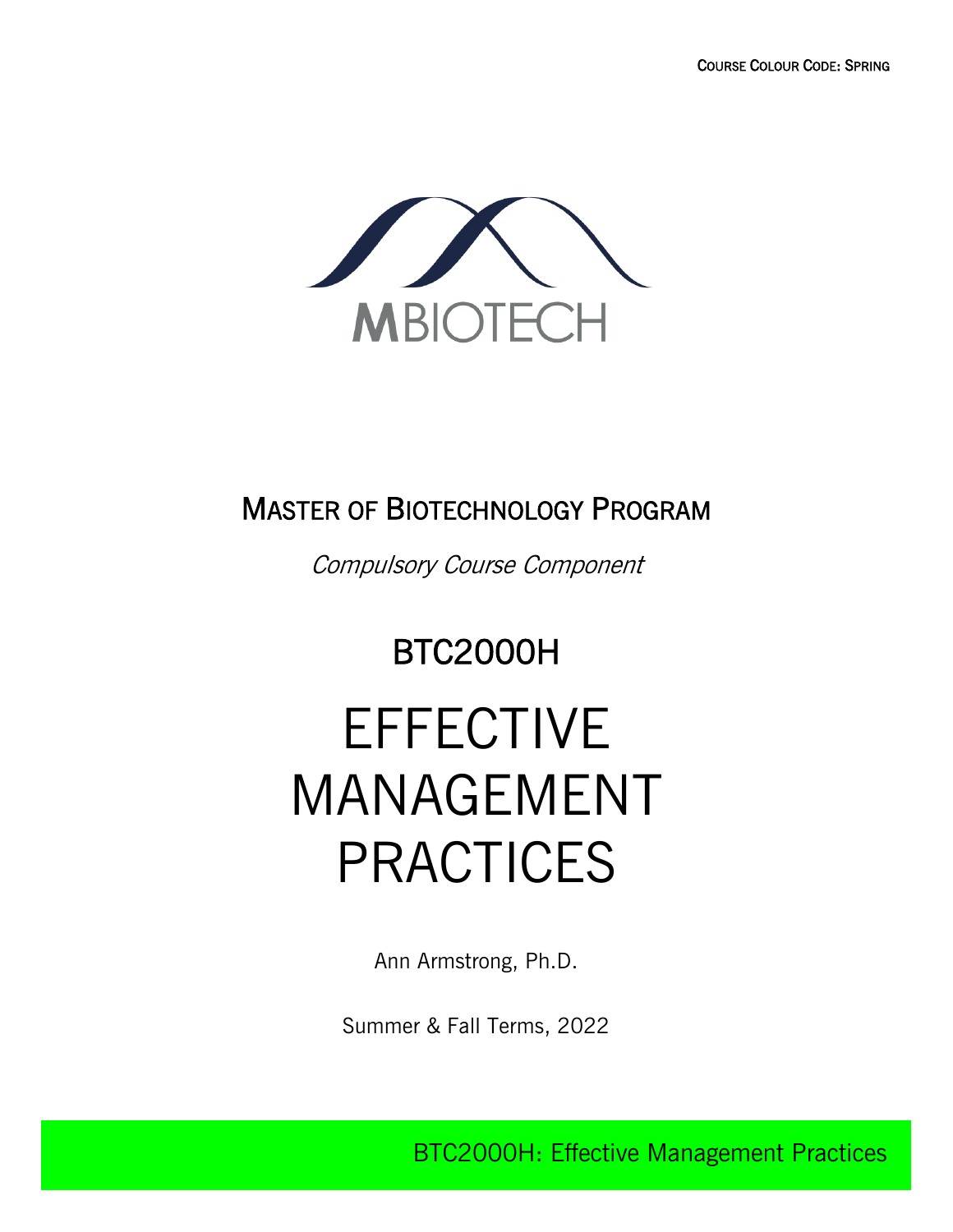# MASTER OF BIOTECHNOLOGY UNIVERSITY OF TORONTO MISSISSAUGA

### BTC2000H – Effective Management Practices

### Course Outline (Summer & Fall, 2022)

| Class Location: | Hybrid (see online course calendar)                                 |
|-----------------|---------------------------------------------------------------------|
| Class Times:    | See online calendar or check with the MBiotech Program Coordinator. |
| Facilitator:    | <b>Ann Armstrong</b>                                                |
| TA:             | Muhammad Khan                                                       |
| Office Hours:   | By appointment                                                      |
| Contact:        | ann.armstrong@utoronto.ca or (416) 274-7294                         |

*I wish to acknowledge this land on which the University of Toronto operates. For thousands of years, it has been the traditional land of the Huron-Wendat, the Seneca,*  and most recently, the Mississaugas of the Credit River. Today, this meeting place is still *the home to many Indigenous people from across Turtle Island and I are grateful to have the opportunity to work on this land.*

#### JEDI Statement

The University of Toronto is committed to equity, human rights and respect for diversity. All members of the learning environment in this course should strive to create an atmosphere of mutual respect where all members of our community can express themselves, engage with each other, and respect one another's differences. U of T does not condone discrimination or harassment against any persons or communities.

#### Course Objectives

The purpose of the course is to help you enhance your organizational skills. In the first half, we will focus on team skills and in the second half we will focus on managerial skills. Our class process will be participative. In this course, much of your learning will come from your interactions with your fellow students: please be open with them and be prepared to listen and respond constructively to their insights and feedback. As much of your learning will come from discussions and experiential exercises with your peers, it's vital you come prepared to make contributions of quality to the content and process of our classes. In our discussions, we'll practice appreciative inquiry skills.

#### **Materials**

(**1**) The book, StrengthsFinder 2.0 and (**2**) a case pack from HBS whose content is marked with a red asterisk (\*). Additional materials will be posted on Quercus.

#### **Assignments**

**A1.** As a team, perform an assessment of your team's dynamics in your summer team. Guidelines will be posted on Quercus. Your team's analysis is due on or before **10- Aug** and is worth **15%** of your final grade.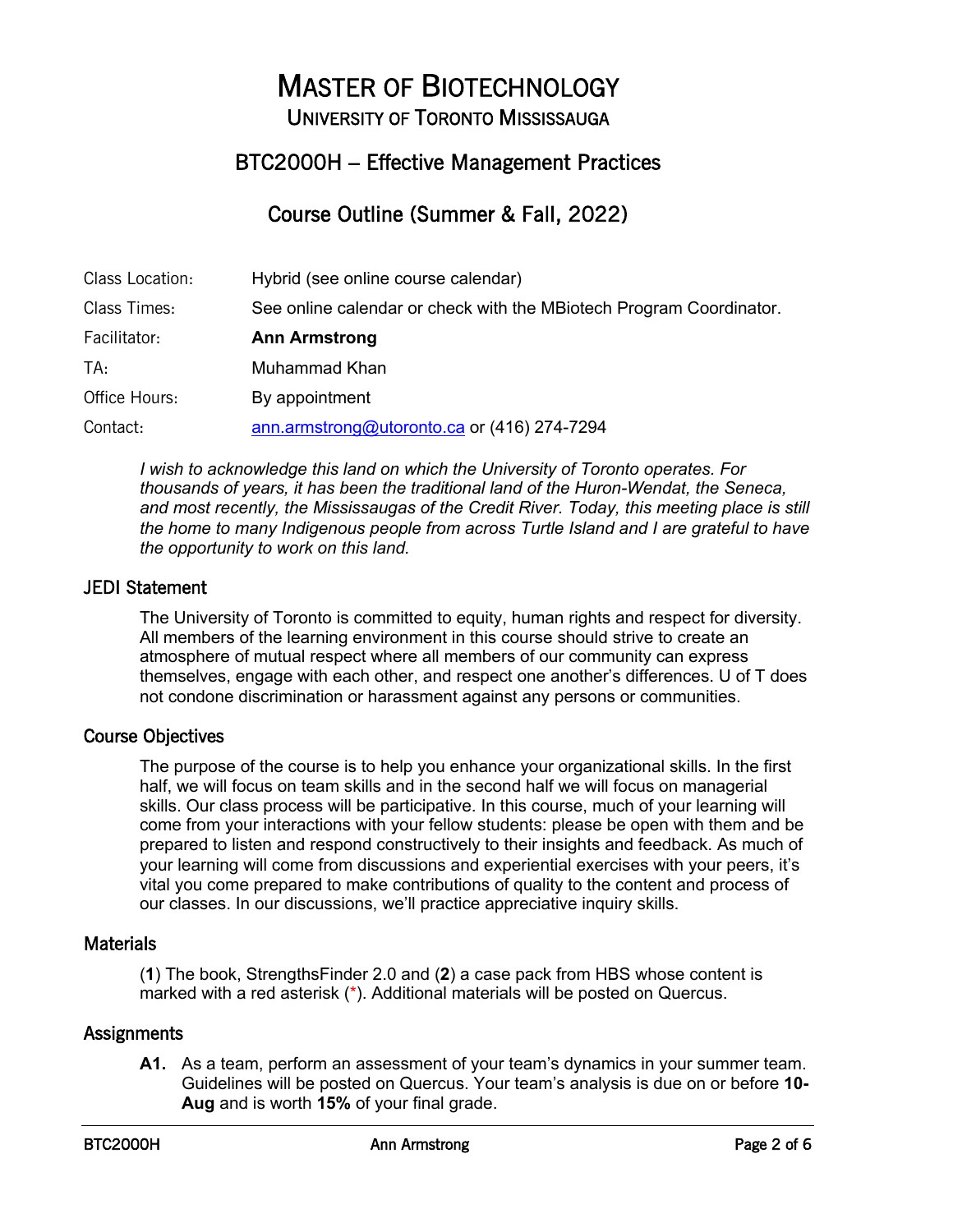- **A2.** Individually, use the StrengthsFinder tool in the Clifton's StrengthsFinder 2.0 book and then discuss (**1**) your key strengths, (**2**) how you can use them to shape your career, and (**3**) how the tool gives insights into others' talents as well as yours own. The report is due on **24-Nov** is worth **20%** of your final grade.
- **A3.** Individually, please write a journal entry for each of our classes that addresses (**1**) a moment in class of value to you and (**2**) why it was of value to you. The journal is due at the end of each term and is worth **20%** (10% × 2) of your final grade. The first set of entries is due on **10**-**Aug** and the second set is due on **7**-**Dec.**
- **A4.** Your managerial study is to be done in sub-teams of three and consists of an analysis what managers, in the biotech sector, actually do. The instructions will be handed out in the middle of the summer term. It is worth **25%** of your final grade and is due on **26-Oct**.
- **A5.** In teams, you will analyse the effectiveness of your team in the charity fundraising simulation. Your report is due at the end of the Fall term. It is worth **20%** of your final grade.

#### **Various**

Grades are a measure of the performance of a student in individual courses. Each student will be judged on the basis of how well he or she has command of the course materials.

Assignments are graded for content and form. When assessing form, I look at the extent to which your work is correct, clear, coherent, and concise. Please use the services of College Writing Services for assistance.

All work should be submitted online. Hard copies are not necessary.

Please ensure that your name is the header of each assignment and that your name is at the start of the file name.

Each member of your team for **A1**, **A4**, and **A5** will get the same grade. Should you encounter any significant team process obstacles throughout your program, I'll be glad to facilitate or arrange for a facilitator.

Due dates may be adjusted somewhat during the term.

#### Grading Policy

Please remember that you do not start with 100 points and get them "taken away". Rather, good marks are earned through clear writing, explanation, definitions, and analysis. I will not respond to any email about grades for four days after they are posted for a cooling off period. I am happy to make corrections in case of clerical errors, but I will not entertain requests for grade increases based on enjoyment or liking, effort made, or disagreement with the legitimacy of the evaluation method, relative to others' performance, or any persuasion tactics.

In addition, meetings are rarely productive, and I encourage you to instead reflect on what you can learn and grow from the marks and feedback that we can give to you to help you understand and improve, and then if needed, initiate a formal regrade request/appeal. If you believe that your paper grade is not a reflection of its true *quality*, and would like me to personally regrade it, you must write a one-page memo explaining why you think you deserve a better grade being specific and submit that along with your paper via email within one week of posted grades. The memo cannot contain any pleas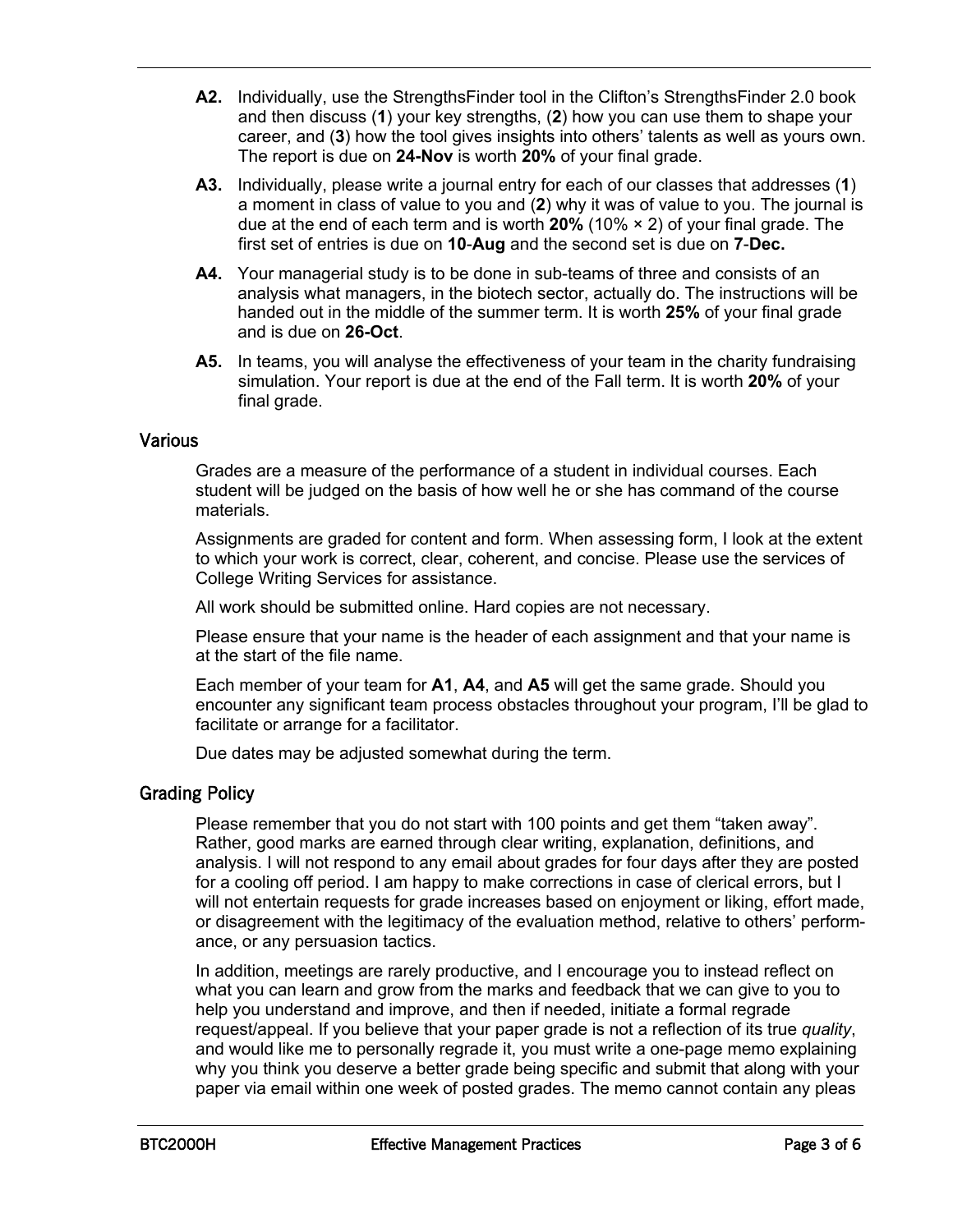for humanitarian concerns or justice concerns relative to other people in the class or claims that you enjoyed the class or worked hard, and instead should focus on substantive arguments, explanation, and evidence in support of your argument. I will reevaluate the entire paper, and your grade can go up or down.

#### Other Resources

**IMI Health & Wellness Resources:** IMI graduate students have access to a variety of health and wellness resources which we encourage you to use at any time. The **IMI** Embedded Counsellor is a dedicated counsellor, through the HCC, available to meet with IMI students directly. Call 905-828-5255, share that you are an IMI graduate student, and ask for an appointment. You may also access MySSP (open 24 hours), the Mental Health Wayfinder Tool, Good2Talk and the UTM Health and Counselling Centre at any time.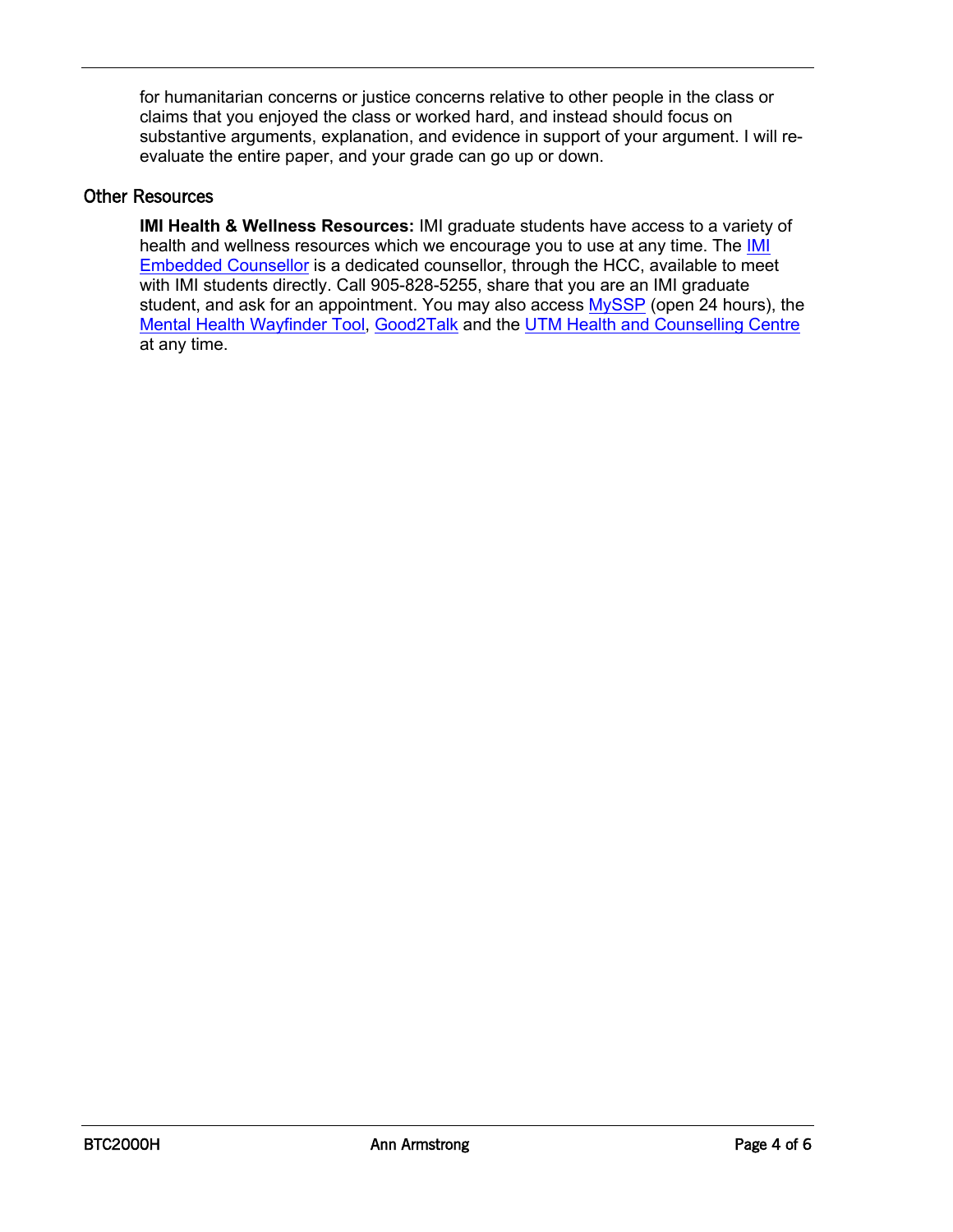## SCHEDULE OF ACTIVITIES<sup>§</sup>

as of 13-May, 2022

| <b>Session</b>                                    | <b>Topic</b>                                                      | <b>Readings &amp; Preparation</b>                                                                                          | <b>In-Class</b><br><b>Activities</b>  |
|---------------------------------------------------|-------------------------------------------------------------------|----------------------------------------------------------------------------------------------------------------------------|---------------------------------------|
| 1<br>26-May<br>$5:00-$<br>7:00PM                  | <b>Becoming a</b><br><b>Team</b>                                  | <b>NONE</b>                                                                                                                | <b>Team Chartering</b><br>$-$ In/Out. |
| $\overline{2}$<br>$15 - Jun$<br>$7:00-$<br>9:00PM | <b>Effective</b><br><b>Teams</b>                                  | READ: Note on Team Process <sup>*</sup> - Hill and Farkas                                                                  | Worst & Best<br>Team<br>Experiences   |
| 3<br>22-Jun<br>$7:00-$<br>9:00PM                  | <b>Team</b><br><b>Problems 1</b>                                  | READ: Why Teams Don't Work*<br>PREPARE: Harry and Learning Team 28*                                                        | Case Analysis                         |
| $\overline{4}$<br>$20 -$ Jul<br>$7:00-$<br>9:00PM | <b>Team</b><br><b>Problems 2</b>                                  | READ: How to Pre-empt Team Conflict*<br>PREPARE: A Tattle Tale*                                                            | <b>Case Analysis</b>                  |
| 5<br>10-Aug<br>$7:00-$<br>9:00PM                  | <b>Developing</b><br>Your<br><b>Managerial</b><br>Skills 1        | READ:<br>https://www.forbes.com/sites/williamcraig/2019/02/27/five-<br>tips-for-effective-management-success/#554098fe44d1 | <b>Team Discussions</b>               |
| 6<br>14-Sep<br>$7:00-$<br>9:00PM                  | <b>Team</b><br><b>Change-over</b>                                 | PREPARE: Drishti Eye Centre: Managing a Salesforce*                                                                        | <b>Case Analysis</b>                  |
| 7<br>21-Sep<br>$7:00-$<br>9:00PM                  | <b>Developing</b><br>Your<br><b>Managerial</b><br><b>Skills 2</b> | READ: Developing Your Managerial Career <sup>*</sup> - Hill                                                                | Skill Development                     |
| 8<br><b>20-Oct</b><br>$7:00-$<br>9:00PM           | <b>Developing</b><br>Your<br><b>Managerial</b><br><b>Skills 3</b> | READ: Developing Your Managerial Career* - Hill                                                                            | Short<br>Presentations                |
| 9<br><b>26-Oct</b><br>$7:00-$<br>9:00PM           | <b>Developing</b><br>Your<br><b>Managerial</b><br>Skills 4        | READ: Manager's Job: Folklore and Fact* - Mintzberg                                                                        | <b>Team Discussions</b>               |